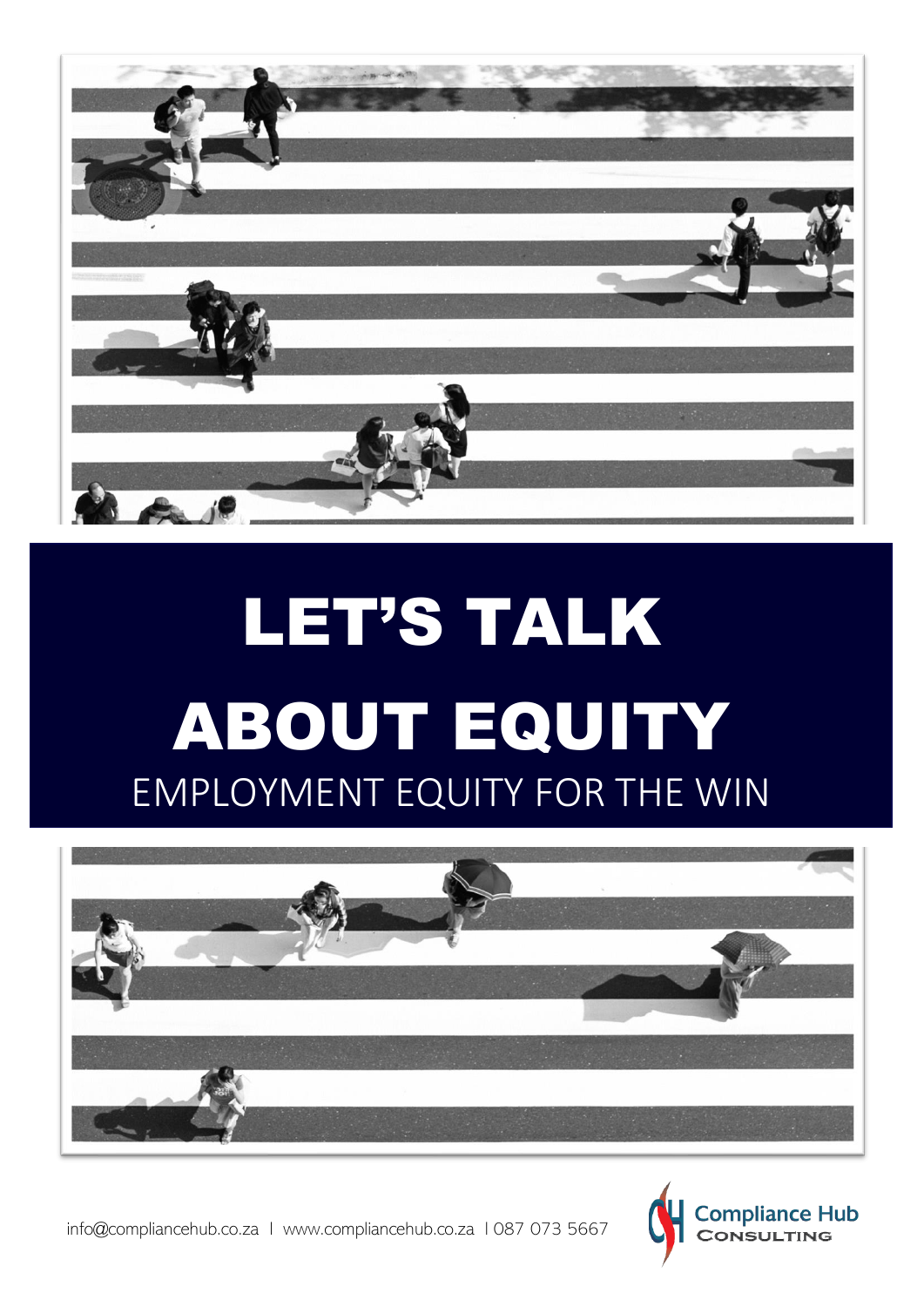### "Studies show that a **trusting** workplace

increases employees' level of happiness, work effort, productivity and engagement. It also provides an environment that encourages open communication and promotes people to **share** ideas."

### What is **Employment Equity**? According to the Department of Labour, the Employment Equity Act has 2 main purposes:

- 1. "Promoting equal opportunity and fair treatment in employment through the elimination of unfair discrimination."
- 2. "Implementing measures to redress the disadvantages in employment experienced by designated groups, to ensure their equitable representation in all occupational categories and levels within the workforce."

### Why is **Employment Equity** good for business?

- It creates fair opportunities for everyone in the workforce.
- Equal remuneration across and/or according to the job levels within your organization.
- **Ensures that positions are filled based on merit** and improves the quality of the workforce.
- Can have a positive impact on your B-BBEE score.

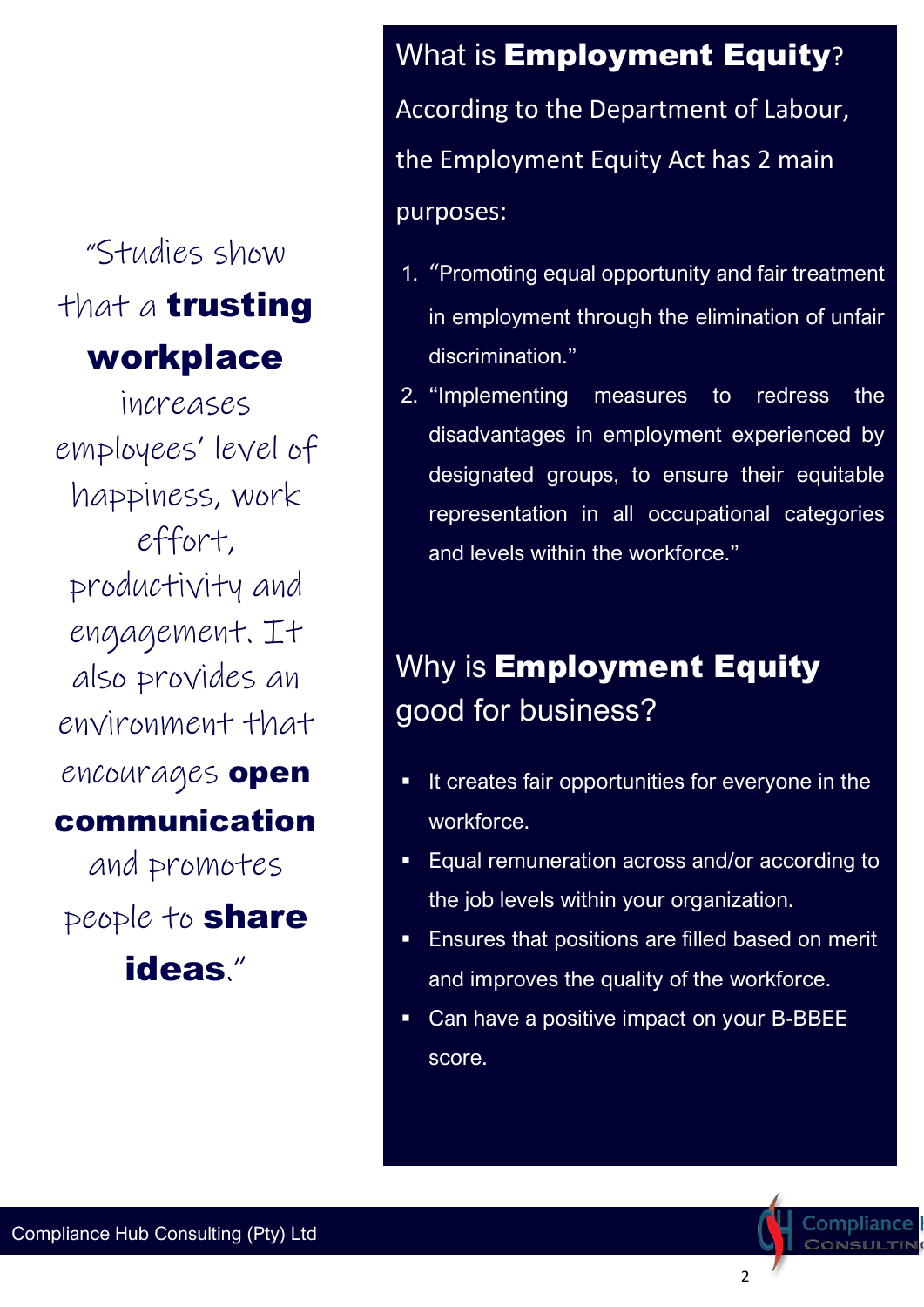### 10 STEPS TO PREPARING, **IMPLEMENTING, MONITORING AND REPORTING YOUR EE PLAN**

### PHASE 1: PREPARATION



#### Step 1 – Assigning responsibility:

EE managers need the necessary authority and/or mandate and time off from other duties to effectively perform their duties.

#### Step 2 – Communication, awareness, and training:

All employees should be informed of the content and application of the EE Act and understand the importance of their participation in the process.

#### Step 3 – Consultation:

A consultative forum should be established, or an existing forum used if applicable. Interaction at all levels is required to establish if there are any areas of discrimination, and surface barriers to improve representation of designated groups.

#### Step 4 – Analysis:

Firstly, assess all employment policies, practices, procedures, and the working environment to identify barriers that may:

- contribute to the lack of affirmation of diversity in the workplace
- adversely affect designated groups; and
- identify practices or factors that positively promote employment equity and diversity in the workplace.

Secondly, do a workplace profile to determine the extent of under-representation of employees from the designated groups in the different occupational categories and levels of the employer's workforce.

*At the end of Phase 1, you should have a clear EE plan. The next Phase is the implementation of your EE plan.*

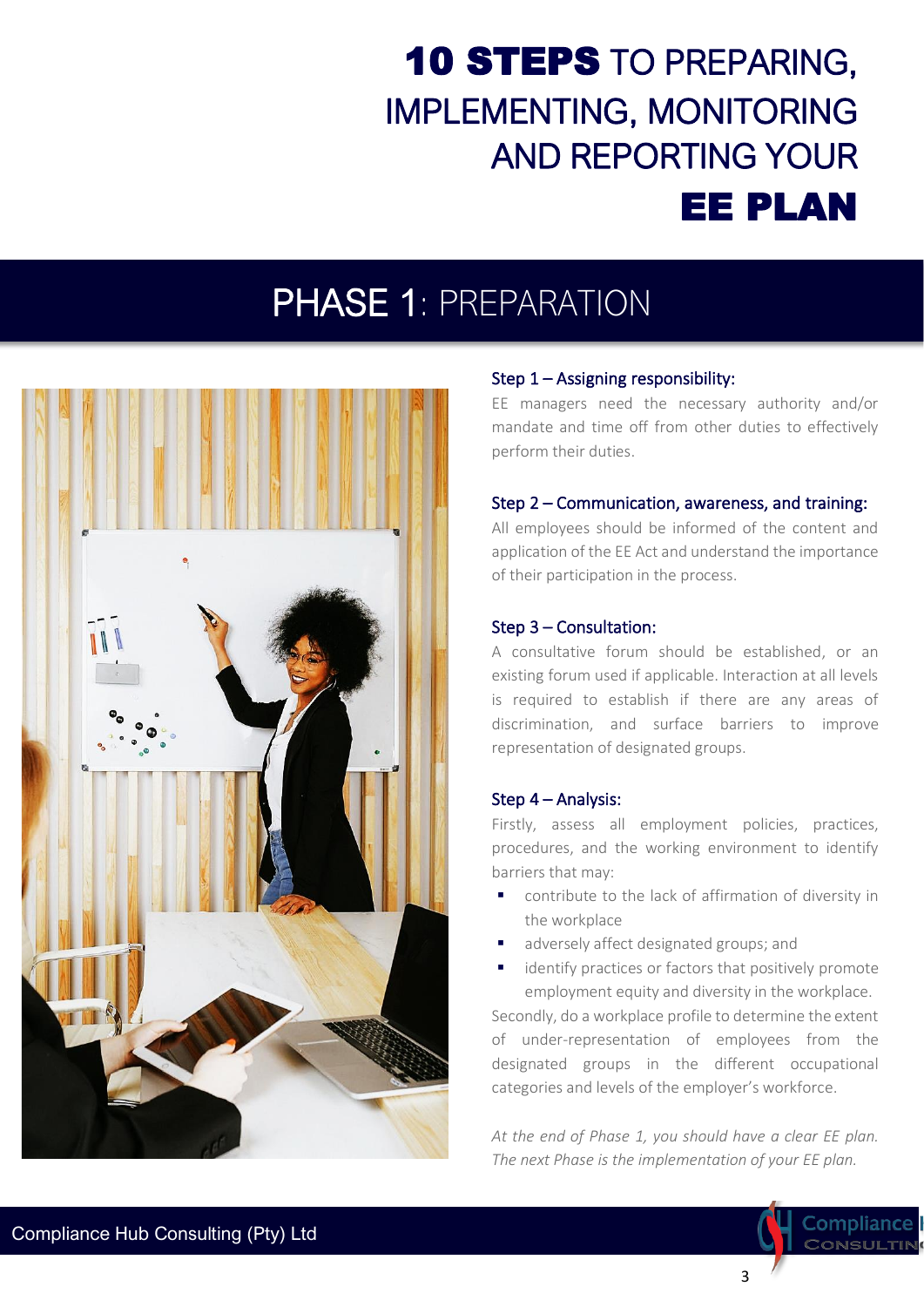### PHASE 2: IMPLEMENTATION

### Step 5 – Affirmative Action measures and objectives:

Formulate and develop Affirmative Action measures to address the employment policies, practices, and working conditions that were identified in Step 4 as having an adverse effect on the employment and advancement of members of designated groups.

### Step 6 – Timeframes:

The duration of a plan should be between one and five years. Employers should decide on the duration of their plans given their circumstances and the timeframe in which they can make meaningful progress.

### Step 7 – Resources:

There should be adequate resources including people / budgets / training / information sharing

#### Step 8 – Communicate the plan:

- who is responsible for the implementation of the plan?
- where information regarding the plan can be obtained
- the objectives and duration of the plan
- **■** dispute resolution procedures; and
- roles and responsibilities.

### PHASE 3: MONITORING

### Step 9 – Monitoring and evaluating the plan by employers to:

- keep records of the plan
- **E** implement mechanisms to monitor and evaluate the implementation of the plan
- evaluate progress at structured and regular intervals
- report on progress to the consultative forum
- review and revise the plan through the consultation process.

#### Step 10 – Reporting:

- 150 or more employees: report annually to the DoL
- Less than 150 employees: report bi-annually to the DoL